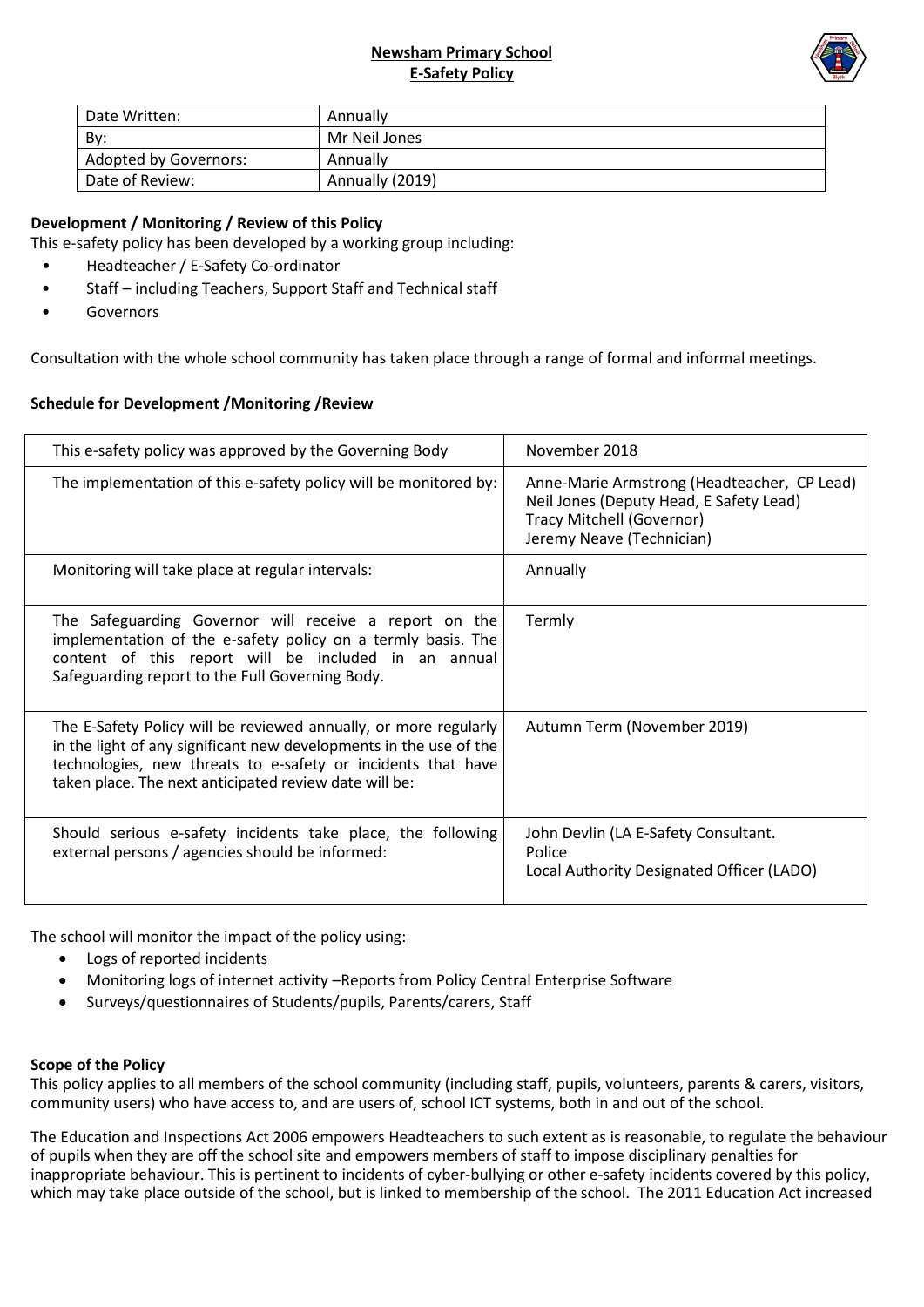these powers with regard to the searching for, and of, electronic devices and the deletion of data. In the case of both acts, action can only be taken over issues covered by the published Behaviour Policy.

The school will deal with such incidents within this policy and associated behaviour and anti-bullying policies and will, where known, inform parents/carers of incidents of inappropriate e-safety behaviour that take place in or out of school.

## **Roles and Responsibilities**

The following section outlines the e-safety roles and responsibilities of individuals and groups within the school:

#### **Governors**

Governors are responsible for the approval of the E-Safety Policy and for reviewing the effectiveness of the policy. This will be carried out by the Governors receiving regular information about e-safety incidents and monitoring reports. A member of the Governing Body, David Anderson, has taken on the role of E-Safety Governor as part of the role as Safeguarding Governor. The role of the E-Safety Governor will include:

- regular meetings with the E-Safety Co-ordinator..
- regular monitoring of e-safety incident log.
- regular monitoring of filtering change control logs.
- reporting to the Full Governing Body.

#### **Headteacher**

- The Headteacher has a duty of care for ensuring the safety (including e-safety) of members of the school community, though the day to day responsibility for e-safety will be delegated to the E-Safety Co-ordinator.
- The Headteacher and (at least) another member of the Senior Leadership Team (Neil Jones) should be aware of the procedures to be followed in the event of a serious e-safety allegation being made against a member of staff. (see flow chart on dealing with e-safety incidents – included in a later section). SWGfL BOOST (a software package employed in school) includes an 'Incident Response Tool' that steps (and forms to complete) any staff facing an issue, disclosure or report, need to follow.
- The Headteacher is responsible for ensuring that the E-Safety Coordinator and other relevant staff receive suitable training to enable them to carry out their e-safety roles and to train other colleagues, as relevant. SWGfL BOOST includes access to unlimited online webinar training.
- The Headteacher will ensure that there is a system in place to allow for monitoring and support of those in school who carry out the internal e-safety monitoring role. This is to provide a safety net and also support to those colleagues who take on important monitoring roles. This will include training on the use of the Policy Central Enterprise (PCE) monitoring tool.
- The Headteacher will receive regular monitoring reports from the E-Safety Co-ordinator.

#### **E-Safety Coordinator**

The named E-Safety Co-ordinator is: Neil Jones

- takes day to day responsibility for e-safety issues and has a leading role in establishing and reviewing the school e-safety policies and documents.
- ensures that all staff are aware of the procedures that need to be followed in the event of an e-safety incident taking place.
- provides training and advice for staff.
- liaises with the Local Authority.
- liaises with school technical staff.
- receives reports of e-safety incidents and creates a log of incidents to inform future e-safety developments. SWGfL BOOST includes access to Whisper, an anonymous reporting app that installs onto a school website and extends the schools ability to capture reports from staff, children and parents.
- meets regularly with E-Safety *Governor* to discuss current issues, review incident logs and filtering.
- attends relevant governors meetings.
- reports regularly to the Headteacher.

#### **Network Manager/ICT Technician)**

The school network manager is **Jeremy Neave (Subrideo.co.uk**)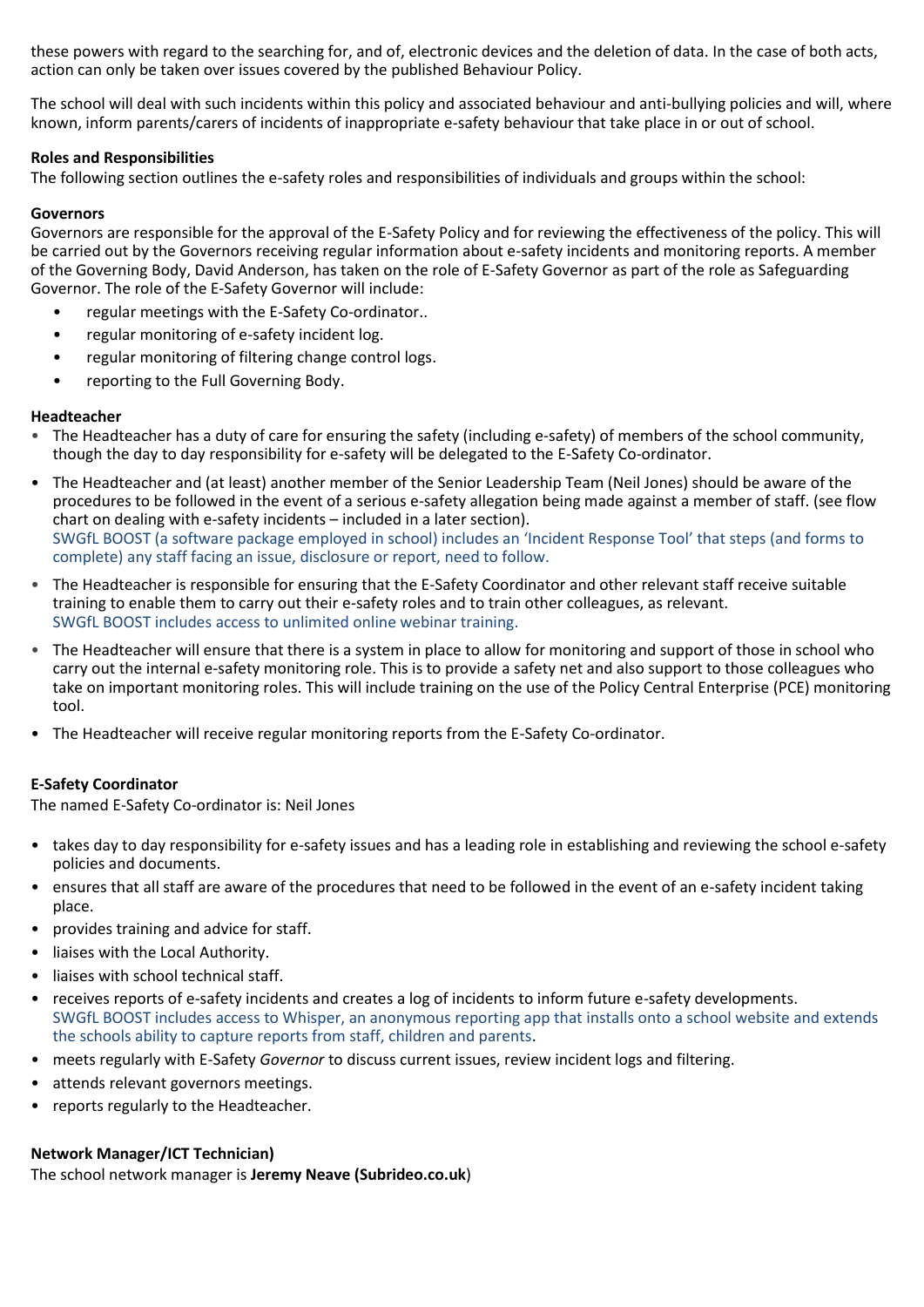The Network Manager is responsible for ensuring that:

- **•** the school's technical infrastructure is secure and is not open to misuse or malicious attack.
- the school meets required e-safety technical requirements and any Local Authority E-Safety Policy Guidance that may apply.
- users may only access the networks and devices through a properly enforced password protection policy, in which passwords are regularly changed.
- they keep up to date with e-safety technical information in order to effectively carry out their e-safety role and to inform and update others as relevant.
- the use of the network/internet is regularly monitored in order that any misuse/attempted misuse can be reported to the Headteacher E-Safety Coordinator for investigation.
- monitoring software systems are implemented and updated as agreed in school policies.

### **Teaching and Support Staff**

are responsible for ensuring that:

- they have an up to date awareness of e-safety matters and of the current school e-safety policy and practices.
- they have read, understood and signed the Staff Acceptable Use Policy.
- they report any suspected misuse or problem to the E Safety Coordinator or Headteacher for investigation.
- all digital communications with pupils/parents/carers should be on a professional level and only carried out using official school systems.
- e-safety issues are embedded in all aspects of the curriculum and other activities.
- pupils understand and follow the e-safety and acceptable use policies.
- pupils have a good understanding of research skills and the need to avoid plagiarism and uphold copyright regulations.
- they monitor the use of digital technologies, mobile devices, cameras etc in lessons and other school activities (where allowed) and implement current policies with regard to these devices.
- in lessons where internet use is pre-planned pupils should be guided to sites checked as suitable for their use and that processes are in place for dealing with any unsuitable material that is found in internet searches.

### **Child Protection Designated Person**

The Designated Person for Child Protection is **Anne-Marie Armstrong**.

The Designated Person for Child Protection:

- should be trained in e-safety issues and be aware of the potential for serious child protection/safeguarding issues to arise from:
	- sharing of personal data
	- access to illegal/ inappropriate materials
	- inappropriate on-line contact with adults/strangers
	- potential or actual incidents of grooming
	- cyber-bullying.

#### **Pupils:**

- **•** are responsible for using the school digital technology systems in accordance with the Pupil Acceptable Use Policy Agreement.
- have a good understanding of research skills and the need to avoid plagiarism and uphold copyright regulations.
- need to understand the importance of reporting abuse, misuse or access to inappropriate materials and know how to do so.
- will be expected to know and understand policies on the use of mobile devices and digital cameras. They should also know and understand policies on the taking/use of images and on cyber-bullying.
- should understand the importance of adopting good e-safety practice when using digital technologies out of school and realise that the school's E-Safety Policy covers their actions out of school, if related to their membership of the school.

## **Parents/Carers**

Parents/Carers play a crucial role in ensuring that their children understand the need to use the internet/mobile devices in an appropriate way. The school will take every opportunity to help parents understand these issues through parents' evenings, newsletters, letters, website and information about national and local e-safety campaigns. Parents and carers will be encouraged to support the school in promoting good e-safety practice and to follow guidelines on the appropriate use of: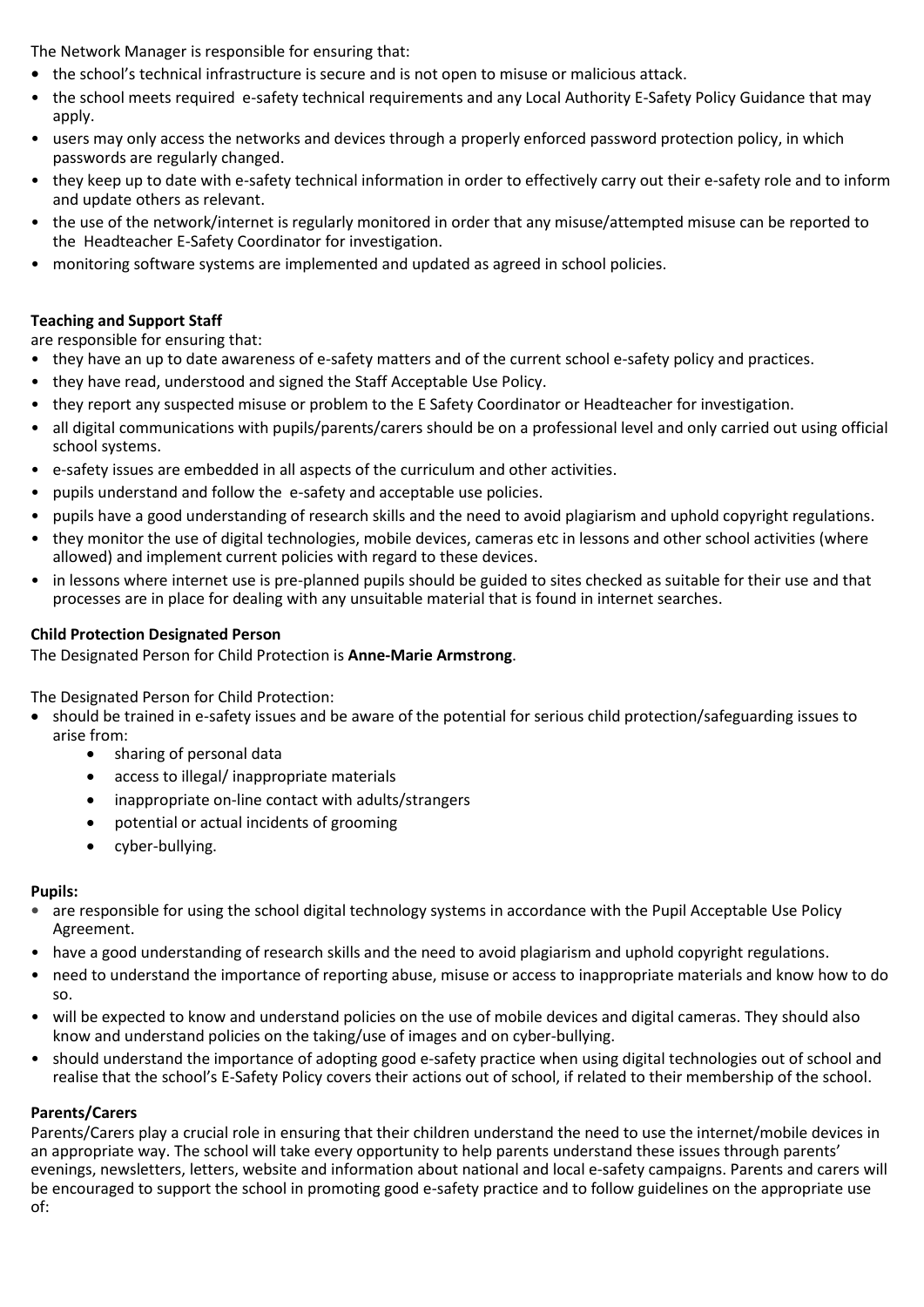- **•** digital and video images taken at school events.
- access to websites that pupils are provided with passwords for.
- their children's personal devices in the school (where this is allowed).

# **Community Users**

Community Users who access school systems will be expected to sign an Acceptable Use Agreement before being provided with access to school systems.

# **Policy Statements**

# **Education – Pupils**

Whilst regulation and technical solutions are very important, their use must be balanced by educating pupils to take a responsible approach. The education of pupils in e-safety is therefore an essential part of the school's e-safety provision. Children and young people need the help and support of the school to recognise and avoid e-safety risks and build their resilience.

E-safety should be a focus in all areas of the curriculum and staff should reinforce e-safety messages across the curriculum. The e-safety curriculum should be broad, relevant and provide progression, with opportunities for creative activities and will be provided in the following ways:

- **•** A planned e-safety curriculum should be provided as part of Computing, PHSE and other lessons and should be regularly revisited.
- Key e-safety messages should be reinforced as part of a planned programme of assemblies.
- Pupils should be taught in all lessons to be critically aware of the materials and content they access on-line and be guided to validate the accuracy of information**.**
- **•** Pupils should be taught to acknowledge the source of information used and to respect copyright when using material accessed on the internet.
- Pupils should be helped to understand the need for the Pupil Acceptable Use Agreement and encouraged to adopt safe and responsible use both within and outside school.
- Staff should act as good role models in their use of digital technologies, the internet and mobile devices
- In lessons where internet use is pre-planned, it is best practice that pupils should be guided to sites checked as suitable for their use and that processes are in place for dealing with any unsuitable material that is found in internet searches.
- Where Pupils are allowed to freely search the internet, staff should be vigilant in monitoring the content of the websites the young people visit.
- It is accepted that from time to time, for good educational reasons, students may need to research topics (e.g. racism, drugs, discrimination) that would normally result in internet searches being blocked. In such a situation, staff can request that the Technical Staff (or other relevant designated person) can temporarily remove those sites from the filtered list for the period of study. Any request to do so, should be auditable, with clear reasons for the need.

# **Education – Parents/Carers**

Many parents and carers have only a limited understanding of e-safety risks and issues, yet they play an essential role in the education of their children and in the monitoring/regulation of the children's on-line behaviours. Parents may underestimate how often children and young people come across potentially harmful and inappropriate material on the internet and may be unsure about how to respond.

The school will therefore seek to provide information and awareness to parents and carers through:

- Curriculum activities
- Letters, newsletters, website.
- Parents Evenings
- High profile events/campaigns e.g. Safer Internet Day
- Reference to the relevant web sites / publications e.g. [www.swgfl.org.uk](http://www.swgfl.org.uk/) [www.saferinternet.org.uk/](http://www.saferinternet.org.uk/)  [http://www.childnet.com/parents-and-carers.](http://www.childnet.com/parents-and-carers) [Thinkuknow -](https://www.thinkuknow.co.uk/) home

# **Education – The Wider Community**

The school will support opportunities for members of the community to gain from the school's e-safety knowledge and experience. This may be offered through the following:

• Providing family learning courses in use of new digital technologies, digital literacy and e-safety.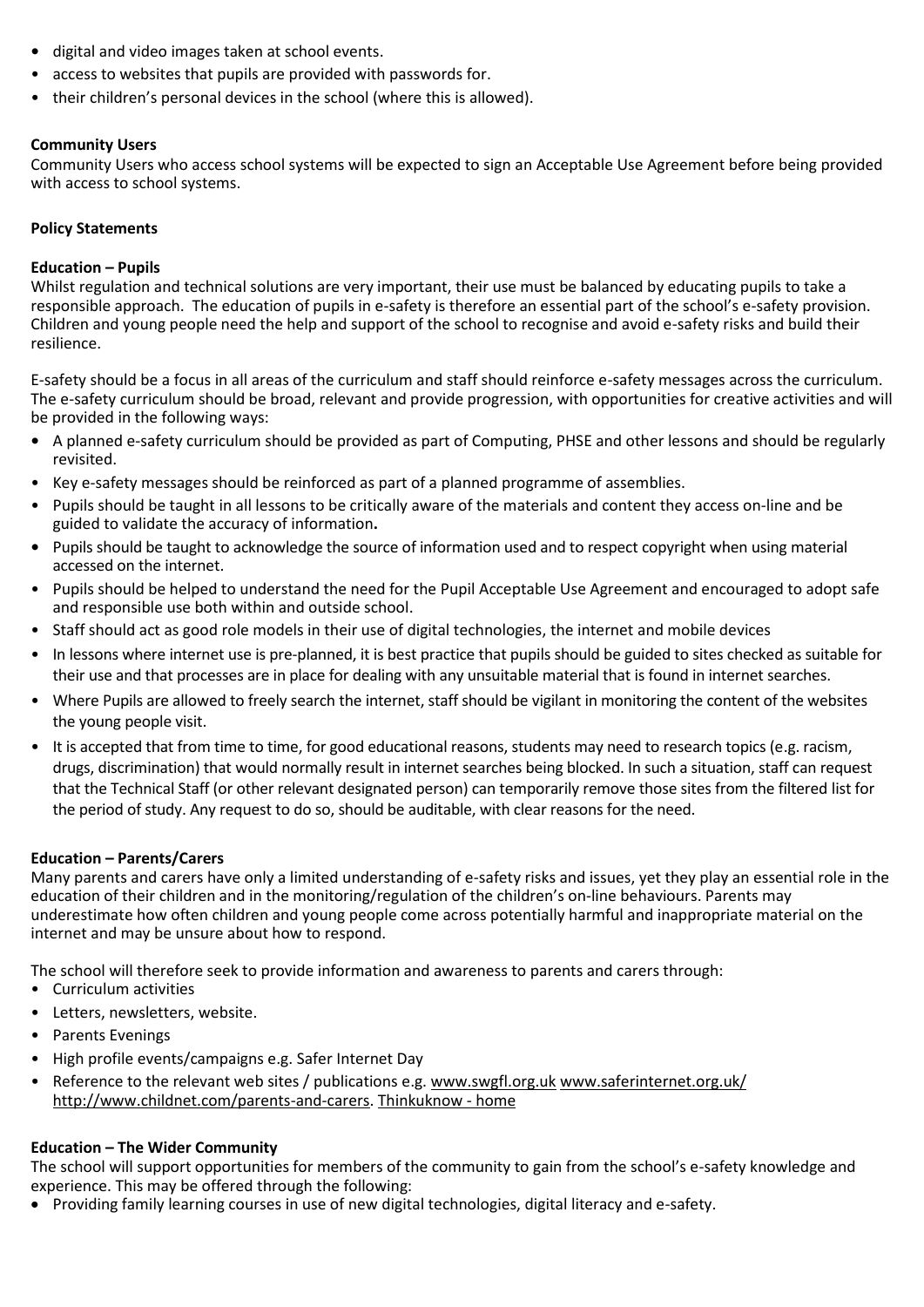- E-Safety messages targeted towards grandparents and other relatives as well as parents.
- The school website will provide e-safety information for the wider community.

# **Education & Training – Staff/Volunteers**

It is essential that all staff receive e-safety training and understand their responsibilities, as outlined in this policy. Training will be offered as follows:

- A planned programme of formal e-safety training will be made available to staff. This will be regularly updated and reinforced. An audit of the e-safety training needs of all staff will be carried out regularly. SWGfL BOOST includes unlimited online webinar training for all, or nominated staff. Some staff may identify e-safety as a training need within the performance management process.
- **•** All new staff should receive e-safety training as part of their induction programme, ensuring that they fully understand the school e-safety policy and Acceptable Use Agreements. SWGfL BOOST includes an array of presentations and resources that can be presented to new staff**.**
- *•* The E-Safety Coordinator receives regular updates through attendance at external training events and by reviewing guidance documents released by relevant organisations.
- This E-Safety policy and its updates will be presented to, and discussed by, staff in staff meetings and INSET days.
- The E-Safety Coordinator will provide advice/guidance/training to individuals as required. SWGfL BOOST includes an array of presentation resources that the e-Safety coordinator can access to deliver to staff*.*

## **Training – Governors**

Governors should take part in e-safety training/awareness sessions, with particular importance for those who are members involved in e-safety/health and safety/child protection. This may be offered in a number of ways:

- Attendance at training provided by the Local Authority, National Governors Association, and Governors' E-Learning (GEL).
- Participation in school training/information sessions for staff or parents.

# **Technical – infrastructure/equipment, filtering and monitoring**

The school will be responsible for ensuring that the school network is as safe and secure as is reasonably possible and that policies and procedures approved within this policy are implemented. It will also need to ensure that the relevant people named in the above sections will be effective in carrying out their e-safety responsibilities:

- **•** School technical systems will be managed in ways that ensure that the school meets recommended technical requirements.
- There will be regular reviews and audits of the safety and security of school technical systems.
- Servers, wireless systems and cabling must be securely located and physical access restricted.
- All users will have clearly defined access rights to school academy technical systems and devices.
- All users (at KS1 and above) will be provided with a username and secure password by (JN) who will keep an up to date record of users and their usernames. Users are responsible for the security of their username and password and will be required to change their password every 3 months.
- **•** The administrator passwords for the school ICT system, used by the Network Manager (or other person) must also be available to the Headteacher or other nominated senior leader and kept in a secure place (school safe).
- The Deputy Headteacher (with Jeremy Neave) is responsible for ensuring that software licence logs are accurate and up to date and that regular checks are made to reconcile the number of licences purchased against the number of software installations.
- *•* **Internet access is filtered for all users.** Illegal content (child sexual abuse images) is filtered by the broadband or filtering provider by actively employing the LA filtering systems. Content lists are regularly updated and internet use is logged and regularly monitored. Only the headteacher may request changes to this filtering.
- The school has provided enhanced and differentiated user-level filtering (allowing different filtering levels for different ages/stages and different groups of users – staff/pupils etc).
- School technical staff and the E-Safety Co-ordinator regularly monitor and record the activity of users on the school technical systems and users are made aware of this in the Acceptable Use Agreement using Policy Central Enterprise.
- An appropriate system is in place (all incidents to be reported to E-Safety Co-ordinator/Headteacher) for users to report any actual /potential technical incident/security breach to the relevant person, as agreed).
- Appropriate security measures are in place to protect the servers, firewalls, routers, wireless systems, work stations, mobile devices etc from accidental or malicious attempts which might threaten the security of the school systems and data. These are tested regularly. The school network and individual workstations are protected by up to date virus software.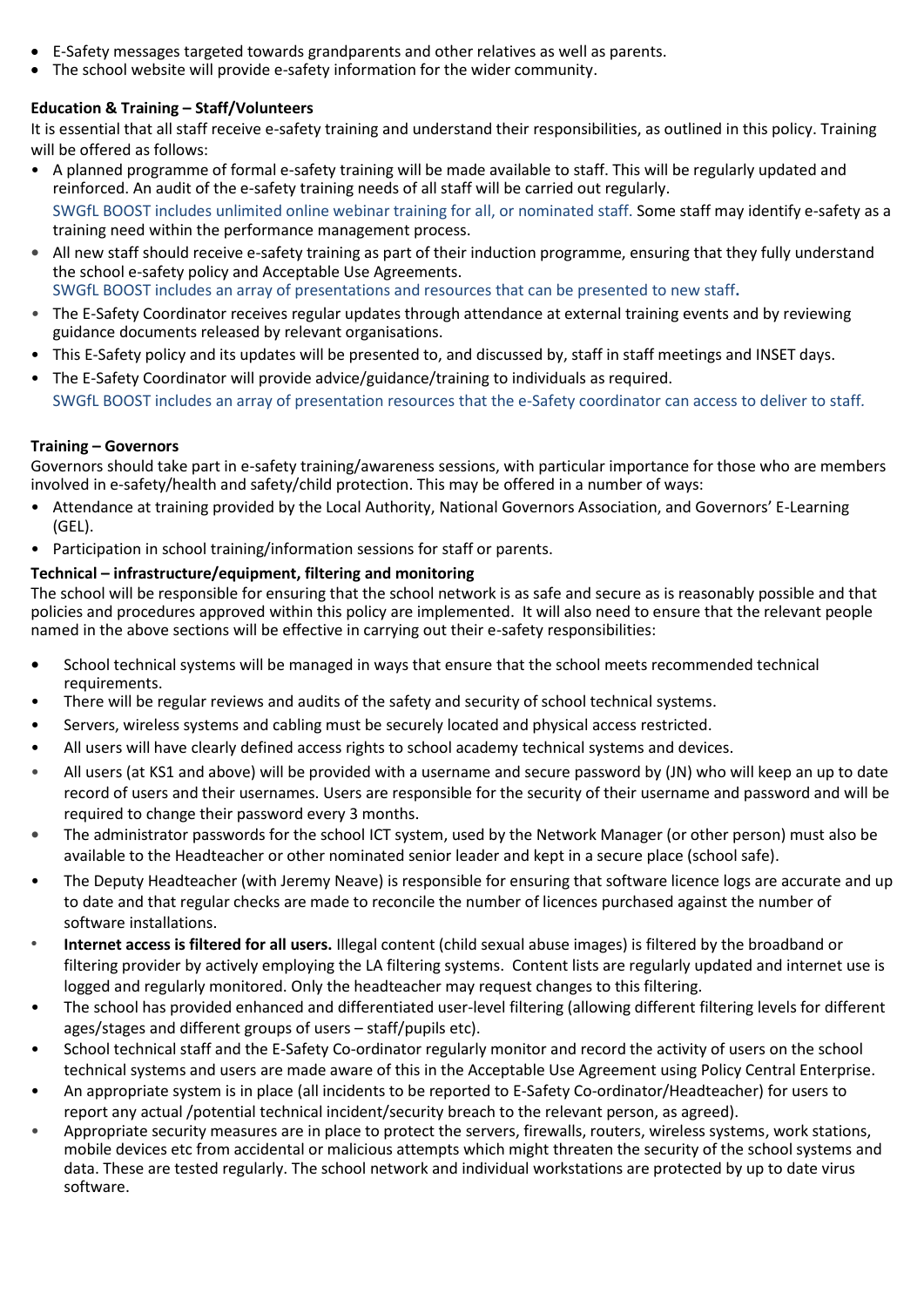- An agreed policy is in place for the provision of temporary access of "guests" (eg trainee teachers, supply teachers, visitors) onto the school systems. Access is only given following an AUP being read and signed. This system allows network access tracking to specific users.
- Personal use of school devices by staff users and their family members out of school is not condoned.
- Staff are also forbidden from downloading executable files and installing programmes on school devices.
- An agreed policy is in place regarding the use of removable media (eg memory sticks /CDs/DVDs) by users on school devices. Personal data cannot be sent over private email addresses or taken off the school site unless safely encrypted or otherwise secured.

## **Use of digital and video images**

The development of digital imaging technologies has created significant benefits to learning, allowing staff and pupils instant use of images that they have recorded themselves or downloaded from the internet. However, staff, parents and pupils need to be aware of the risks associated with publishing digital images on the internet. Such images may provide avenues for cyberbullying to take place. Digital images may remain available on the internet forever and may cause harm or embarrassment to individuals in the short or longer term. It is common for employers to carry out internet searches for information about potential and existing employees. The school will inform and educate users about these risks and will implement policies to reduce the likelihood of the potential for harm:

- **•** When using digital images, staff should inform and educate pupils about the risks associated with the taking, use, sharing, publication and distribution of images. In particular they should recognise the risks attached to publishing their own images on the internet eg on social networking sites**.**
- In accordance with guidance from the Information Commissioner's Office, parents/carers are welcome to take videos and digital images of their children at school events for their own personal use (as such use in not covered by the Data Protection Act). To respect everyone's privacy and in some cases protection, these images should not be published/made publicly available on social networking sites, nor should parents/carers comment on any activities involving other students/pupils in the digital/video images.
- Staff and volunteers are allowed to take digital/video images to support educational aims, but must follow school policies concerning the sharing, distribution and publication of those images. Those images should only be taken on school equipment; the personal equipment of staff should not be used for such purposes. The only exception to this is the use of the Headteacher's mobile phone to take images that can immediately be uploaded to the school website and Facebook page – permission for this has been granted by all parents.
- Care should be taken when taking digital /video images that pupils are appropriately dressed and are not participating in activities that might bring the individuals or the school into disrepute.
- Pupils must not take, use, share, publish or distribute images of others without their permission.
- Photographs published on the website, or elsewhere that include pupils will be selected carefully and will comply with good practice guidance on the use of such images.
- Pupils' full names will not be used anywhere on a website in association with photographs.
- Written permission from parents or carers will be obtained before photographs of pupils are published on the school website.

## **Data Protection**

Personal data will be recorded, processed, transferred and made available according to the Data Protection Act 1998 which states that personal data must be:

- Fairly and lawfully processed
- Processed for limited purposes
- Adequate, relevant and not excessive
- Accurate
- Kept no longer than is necessary
- Processed in accordance with the data subject's rights
- Secure
- Only transferred to others with adequate protection.

The school must ensure that:

- It will hold the minimum personal data necessary to enable it to perform its function and it will not hold it for longer than necessary for the purposes it was collected for.
- Every effort will be made to ensure that data held is accurate, up to date and that inaccuracies are corrected without unnecessary delay.
- All personal data will be fairly obtained in accordance with the "Privacy Notice" and lawfully processed in accordance with the "Conditions for Processing.
- It has a Data Protection Policy.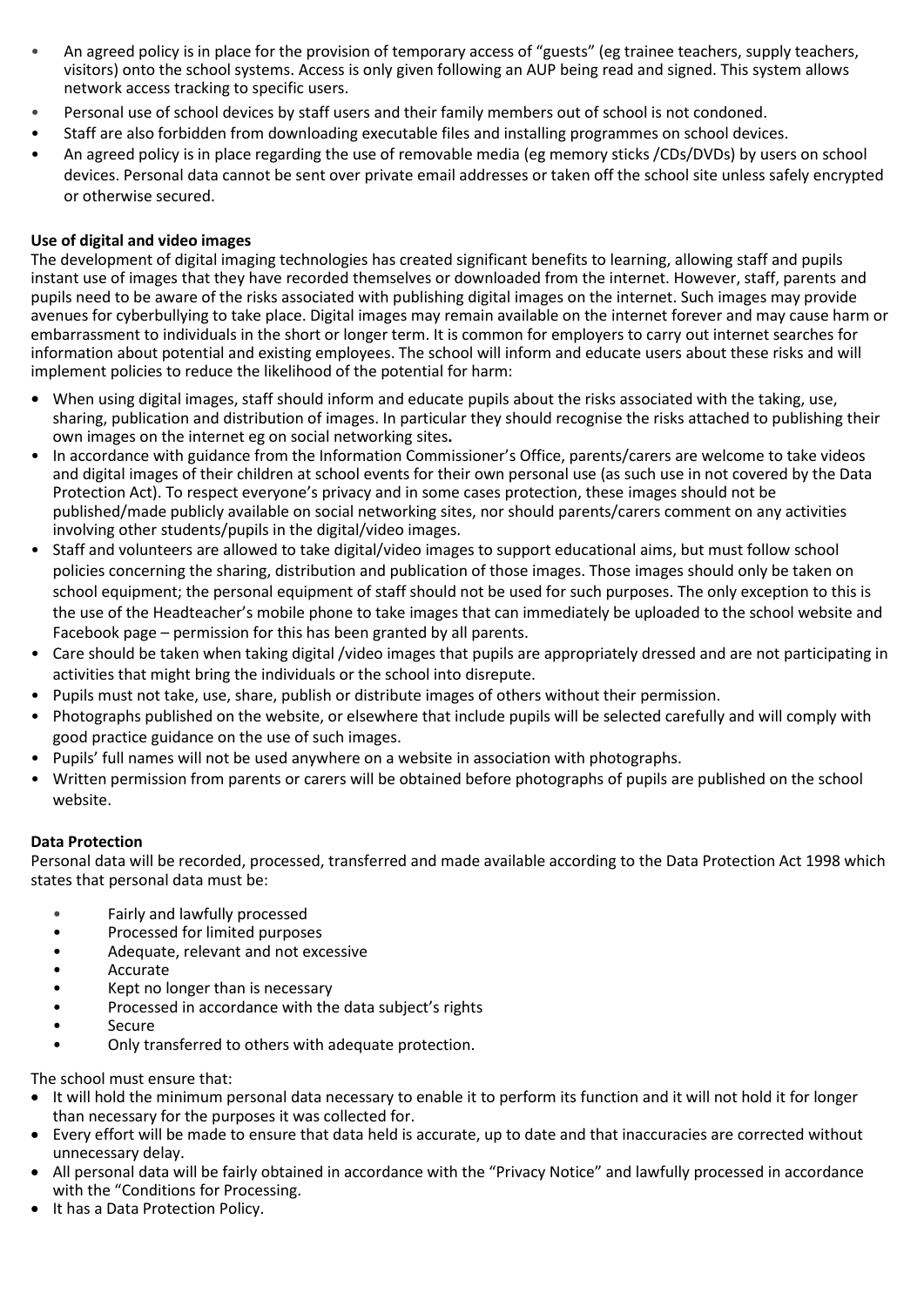- It is registered as a Data Controller for the purposes of the Data Protection Act (DPA).
- Responsible persons are appointed/identified Senior Information Risk Officer (SIRO) and Information Asset Owners (IAOs).
- Risk assessments are carried out.
- It has clear and understood arrangements for the security, storage and transfer of personal data.
- Data subjects have rights of access and there are clear procedures for this to be obtained.
- There are clear and understood policies and routines for the deletion and disposal of data.
- There is a policy for reporting, logging, managing and recovering from information risk incidents.
- There are clear Data Protection clauses in all contracts where personal data may be passed to third parties.
- There are clear policies about the use of cloud storage/cloud computing which ensure that such data storage meets the requirements laid down by the Information Commissioner's Office.

#### **Staff must ensure that they:**

- **•** At all times take care to ensure the safe keeping of personal data, minimising the risk of its loss or misuse.
- Use personal data only on secure password protected computers and other devices, ensuring that they are properly "logged-off" at the end of any session in which they are using personal data.
- Transfer data using encryption and secure password protected devices.

When personal data is stored on any portable computer system, memory stick or any other removable media:

- **•** the data must be encrypted and password protected.
- **•** the device must be password protected.
- **•** the device must offer approved virus and malware checking software.
- **•** the data must be securely deleted from the device, in line with school policy (below) once it has been transferred or its use is complete.

### **Mobile Devices and Communications**

Use of mobile devices in school is covered by the staff AUP.

When using communication technologies the school considers the following as good practice:

- The official school email service may be regarded as safe and secure and is monitored. Users should be aware that email communications are monitored. Staff and pupils should therefore use only the school email service to communicate with others when in school, or on school systems.
- Users must immediately report, to the nominated person in accordance with the school policy, the receipt of any communication that makes them feel uncomfortable, is offensive, discriminatory, threatening or bullying in nature and must not respond to any such communication.
- SWGfL BOOST includes an anonymous reporting app 'Whisper'.
- **•** Any digital communication between staff and pupils or parents/carers (email,chat,VLE etc) must be professional in tone and content.
- Pupils at KS2 will be provided with individual school email addresses for educational use.
- Pupils should be taught about e-safety issues, such as the risks attached to the sharing of personal details. They should also be taught strategies to deal with inappropriate communications and be reminded of the need to communicate appropriately when using digital technologies.
- Personal information should not be posted on the school website and only official email addresses should be used to identify members of staff.

## **Social Media - Protecting Professional Identity**

All schools, academies and local authorities have a duty of care to provide a safe learning environment for pupils and staff. Schools and local authorities could be held responsible, indirectly for acts of their employees in the course of their employment. Staff members who harass, cyberbully, discriminate on the grounds of sex, race or disability or who defame a third party may render the school or local authority liable to the injured party. Reasonable steps to prevent predictable harm must be in place.

The school provides the following measures to ensure reasonable steps are in place to minimise risk of harm to pupils, staff and the school through limiting access to personal information:

- Training to include: acceptable use; social media risks; checking of settings; data protection; reporting issues. SWGfL BOOST includes unlimited webinar training on this subject.
- Clear reporting guidance, including responsibilities, procedures and sanctions.
- Risk assessment, including legal risk.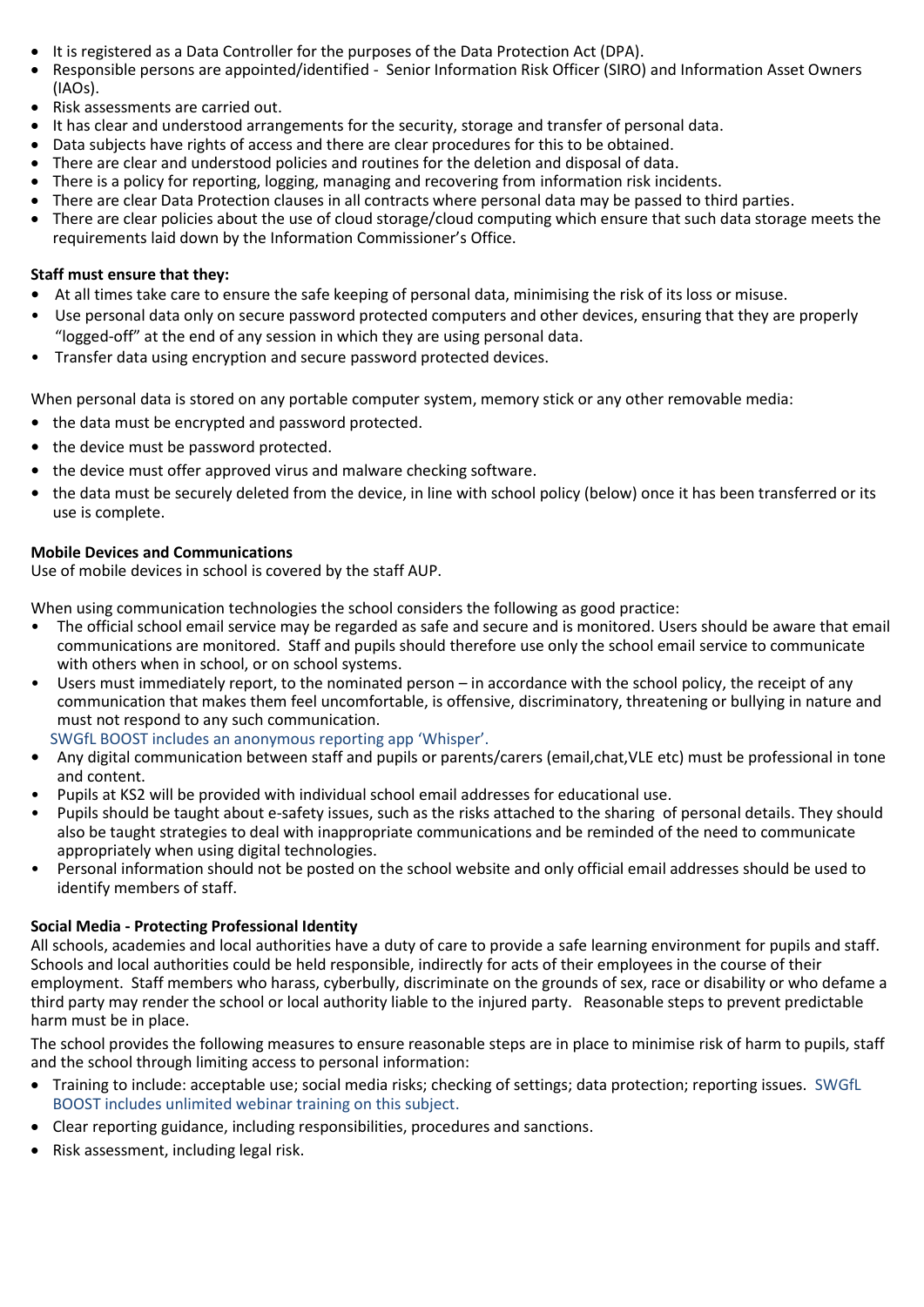School staff should ensure that:

- No reference should be made in social media to pupils, parents/carers or school staff.
- They do not engage in online discussion on personal matters relating to members of the school community.
- Personal opinions should not be attributed to the school or local authority.
- Security settings on personal social media profiles are regularly checked to minimise risk of loss of personal information.

The school's use of social media for professional purposes will be checked regularly by the Safeguarding Governor to ensure compliance with the Social Media, Data Protection, Communications, Digital Image and Video Policies. SWGfL BOOST includes SWGfL Alerts that highlight any reference to the school in any online media (newspaper or social media) for example.

#### **Unsuitable/inappropriate activities**

Some internet activity e.g. accessing child abuse images or distributing racist material is illegal and would obviously be banned from school and all other technical systems. Other activities eg cyber-bullying would be banned and could lead to criminal prosecution. There are however a range of activities which may, generally, be legal but would be inappropriate in a school context, either because of the age of the users or the nature of those activities.

The school believes that the activities referred to in the following section may be inappropriate in a school context and that users, or groups of users, as defined below, may not engage in these activities in school or outside school when using school equipment or systems. The school policy restricts usage as follows:

#### **User Actions**

|                                                                                                                                                                                  | Acceptable | $\vec{a}$<br>certain times<br>Acceptable | Acceptable for<br>nominated<br>persons | Unacceptable              | Unacceptable<br>and Illegal |
|----------------------------------------------------------------------------------------------------------------------------------------------------------------------------------|------------|------------------------------------------|----------------------------------------|---------------------------|-----------------------------|
| Child sexual abuse images - The making, production or distribution of<br>indecent images of children. Contrary to The Protection of Children Act<br>1978                         |            |                                          |                                        |                           | $\boldsymbol{\mathsf{X}}$   |
| Grooming, incitement, arrangement or facilitation of sexual acts<br>against children Contrary to the Sexual Offences Act 2003.                                                   |            |                                          |                                        |                           | X                           |
| Possession of an extreme pornographic image (grossly offensive,<br>disgusting or otherwise of an obscene character) Contrary to the<br>Criminal Justice and Immigration Act 2008 |            |                                          |                                        |                           | X                           |
| criminally racist material in UK - to stir up religious hatred (or hatred<br>on the grounds of sexual orientation) - contrary to the Public Order Act<br>1986                    |            |                                          |                                        |                           | $\boldsymbol{x}$            |
| Pornography                                                                                                                                                                      |            |                                          |                                        | $\boldsymbol{\mathsf{X}}$ |                             |
| Promotion of any kind of discrimination                                                                                                                                          |            |                                          |                                        | X                         |                             |
| Threatening behaviour, including promotion of physical violence or<br>mental harm                                                                                                |            |                                          |                                        | $\mathbf{x}$              |                             |
| Any other information which may be offensive to colleagues or<br>breaches the integrity of the ethos of the school or brings the school<br>into disrepute                        |            |                                          |                                        | $\boldsymbol{x}$          |                             |
| Using school systems to run a private business                                                                                                                                   |            |                                          |                                        | X                         |                             |
| Using systems, applications, websites or other mechanisms that bypass<br>the filtering or other safeguards employed by the school                                                |            |                                          |                                        | $\boldsymbol{x}$          |                             |
| Infringing copyright                                                                                                                                                             |            |                                          |                                        | $\boldsymbol{\mathsf{X}}$ |                             |
| Revealing or publicising confidential or proprietary information (eg<br>financial / personal information, databases, computer / network access<br>codes and passwords)           |            |                                          |                                        | $\mathbf{x}$              |                             |
| Creating or propagating computer viruses or other harmful files                                                                                                                  |            |                                          |                                        | $\boldsymbol{\mathsf{X}}$ |                             |
| Unfair usage (downloading / uploading large files that hinders others<br>in their use of the internet)                                                                           |            |                                          |                                        | X                         |                             |
| On-line gaming (educational)                                                                                                                                                     | X          |                                          |                                        |                           |                             |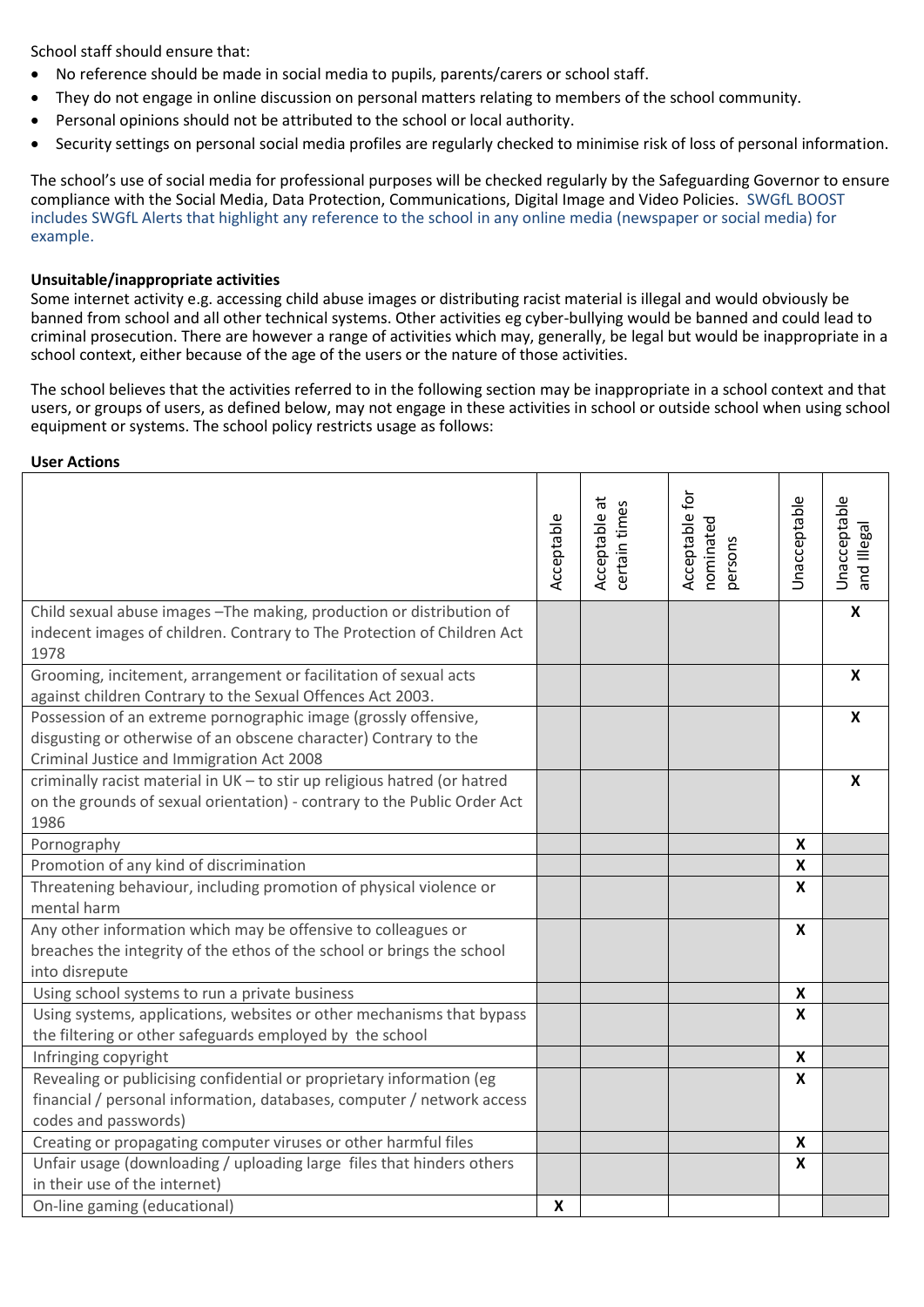| On-line gaming (non educational)       |  |   |        |  |
|----------------------------------------|--|---|--------|--|
| On-line gambling                       |  |   | Λ      |  |
| On-line shopping / commerce            |  |   |        |  |
| File sharing                           |  |   | v<br>Λ |  |
| Use of social media                    |  |   |        |  |
| Use of messaging apps                  |  | X |        |  |
| Use of video broadcasting e.g. Youtube |  | χ |        |  |
| On-line gambling                       |  |   | v      |  |
| On-line shopping / commerce            |  | χ |        |  |

## **Responding to incidents of misuse**

This guidance is intended for use when staff need to manage incidents that involve the use of online services. It encourages a safe and secure approach to the management of the incident. Incidents might involve illegal or inappropriate activities (see "User Actions" above).

SWGfL BOOST includes a comprehensive and interactive 'Incident Management Tool' that steps staff through how to respond, forms to complete and action to take when managing reported incidents.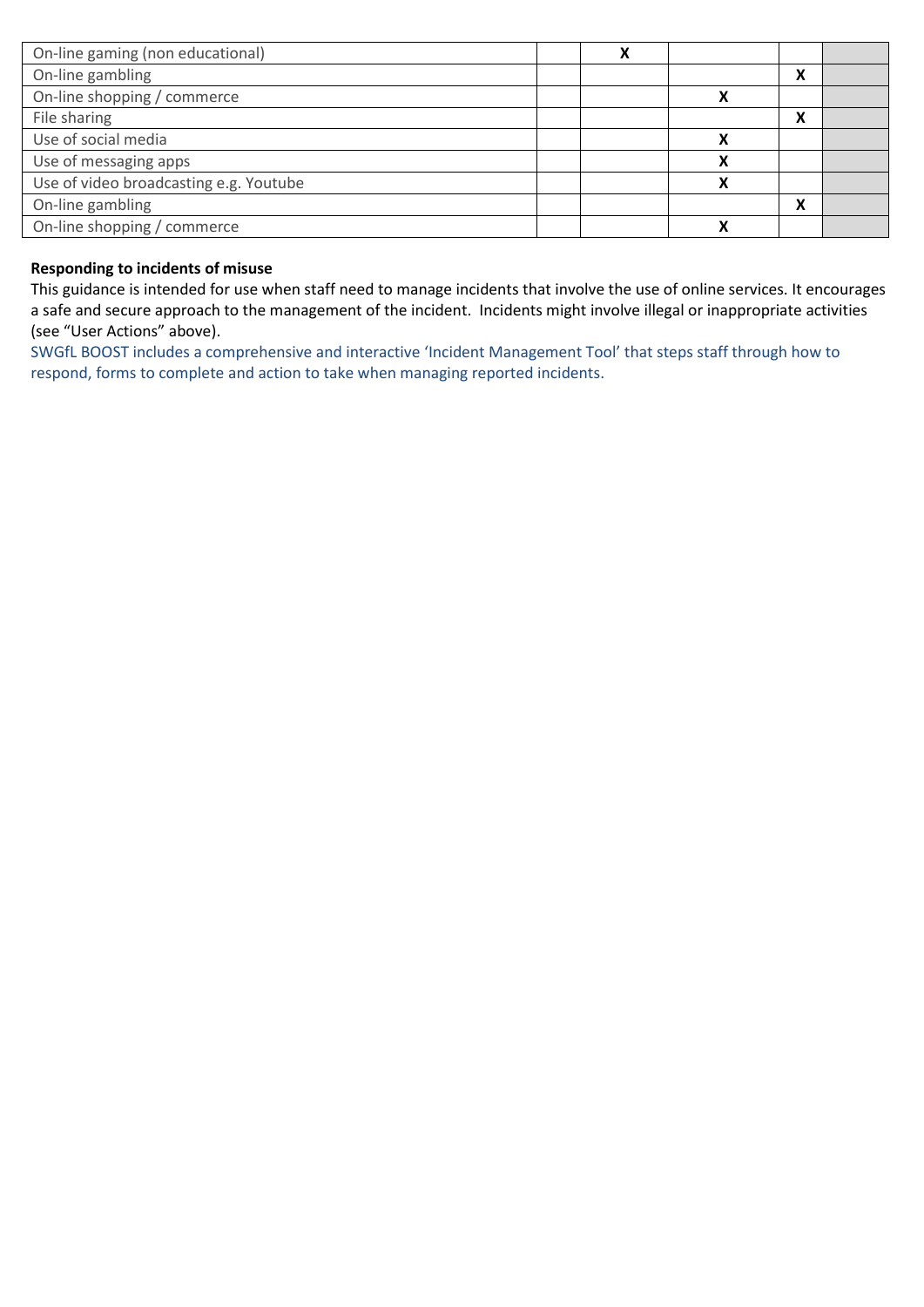## **Illegal Incidents**

If there is any suspicion that the web site(s) concerned may contain child abuse images, or if there is any other suspected illegal activity, refer to the right hand side of the Flowchart (below) for responding to online safety incidents and report immediately to the police



#### **Other Incidents**

It is hoped that all members of the school community will be responsible users of digital technologies, who understand and follow school policy. However, there may be times when infringements of the policy could take place, through careless or irresponsible or, very rarely, through deliberate misuse.

#### **In the event of suspicion, all steps in this procedure should be followed:**

 Have more than one senior member of staff/volunteer involved in this process. This is vital to protect individuals if accusations are subsequently reported.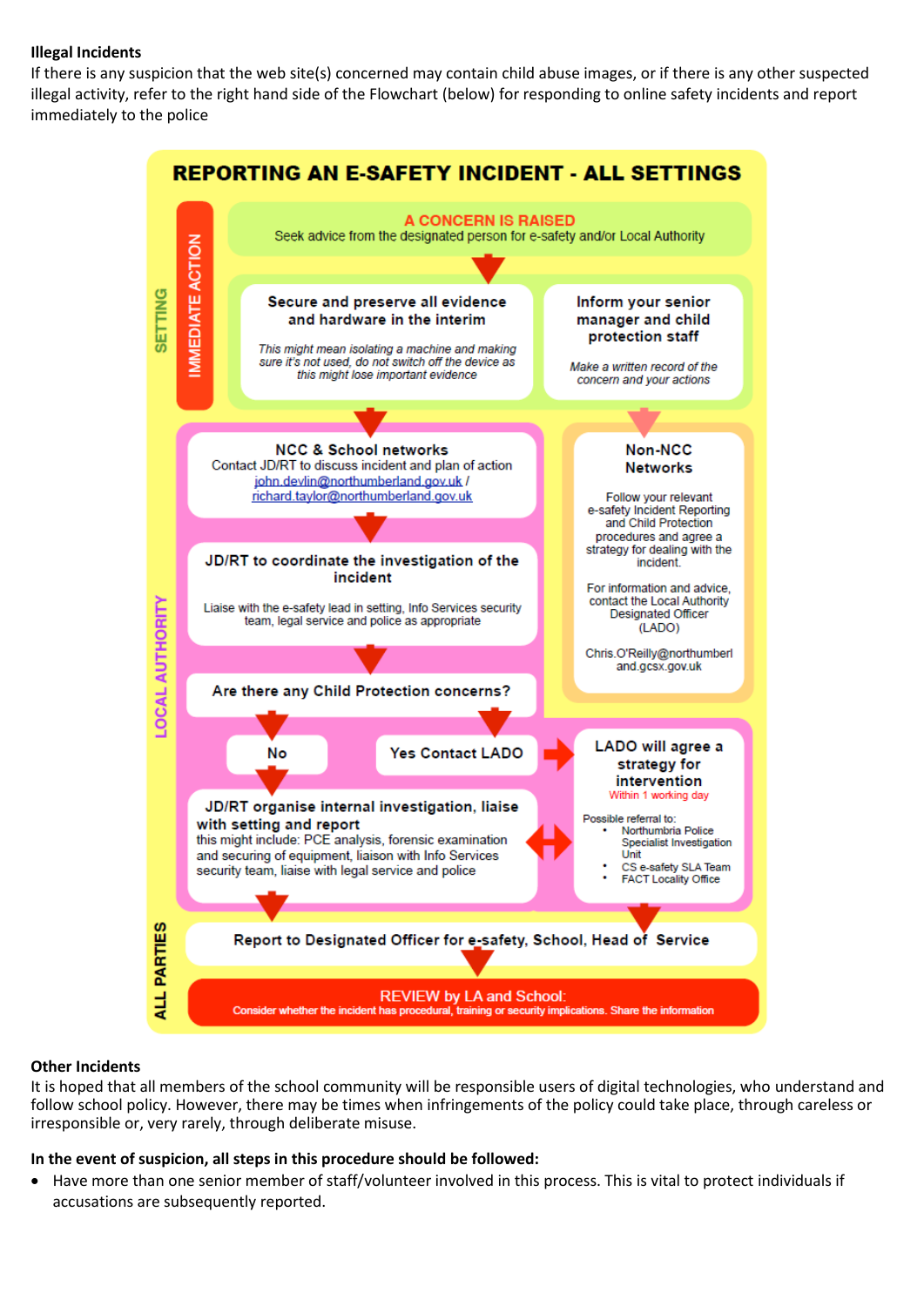- Conduct the procedure using a designated computer that will not be used by young people and if necessary can be taken off site by the police should the need arise. Use the same computer for the duration of the procedure.
- It is important to ensure that the relevant staff should have appropriate internet access to conduct the procedure, but also that the sites and content visited are closely monitored and recorded (to provide further protection).
- Record the URL of any site containing the alleged misuse and describe the nature of the content causing concern. It may also be necessary to record and store screenshots of the content on the machine being used for investigation. These may be printed, signed and attached to the form (except in the case of images of child sexual abuse – see below).
- Once this has been completed and fully investigated the group will need to judge whether this concern has substance or not. If it does then appropriate action will be required and could include the following:
	- Internal response or discipline procedures
	- Involvement by Local Authority or national /local organisation (as relevant).
	- Police involvement and/or action
- If content being reviewed includes images of Child abuse then the monitoring should be halted and referred to the Police immediately. Other instances to report to the police would include:
	- *•* incidents of 'grooming' behaviour
	- *•* the sending of obscene materials to a child
	- adult material which potentially breaches the Obscene Publications Act
	- *•* criminally racist material
	- other criminal conduct, activity or materials
- Isolate the computer in question as best you can. Any change to its state may hinder a later police investigation.

It is important that all of the above steps are taken as they will provide an evidence trail for the school and possibly the police and demonstrate that visits to these sites were carried out for child protection purposes. The completed form should be retained by the group for evidence and reference purposes.

### **School Actions & Sanctions**

It is more likely that the school will need to deal with incidents that involve inappropriate rather than illegal misuse. It is important that any incidents are dealt with as soon as possible in a proportionate manner, and that members of the school community are aware that incidents have been dealt with. It is intended that incidents of misuse will be dealt with through normal behaviour/disciplinary procedures. The table below identifies likely procedures that would be followed in such cases.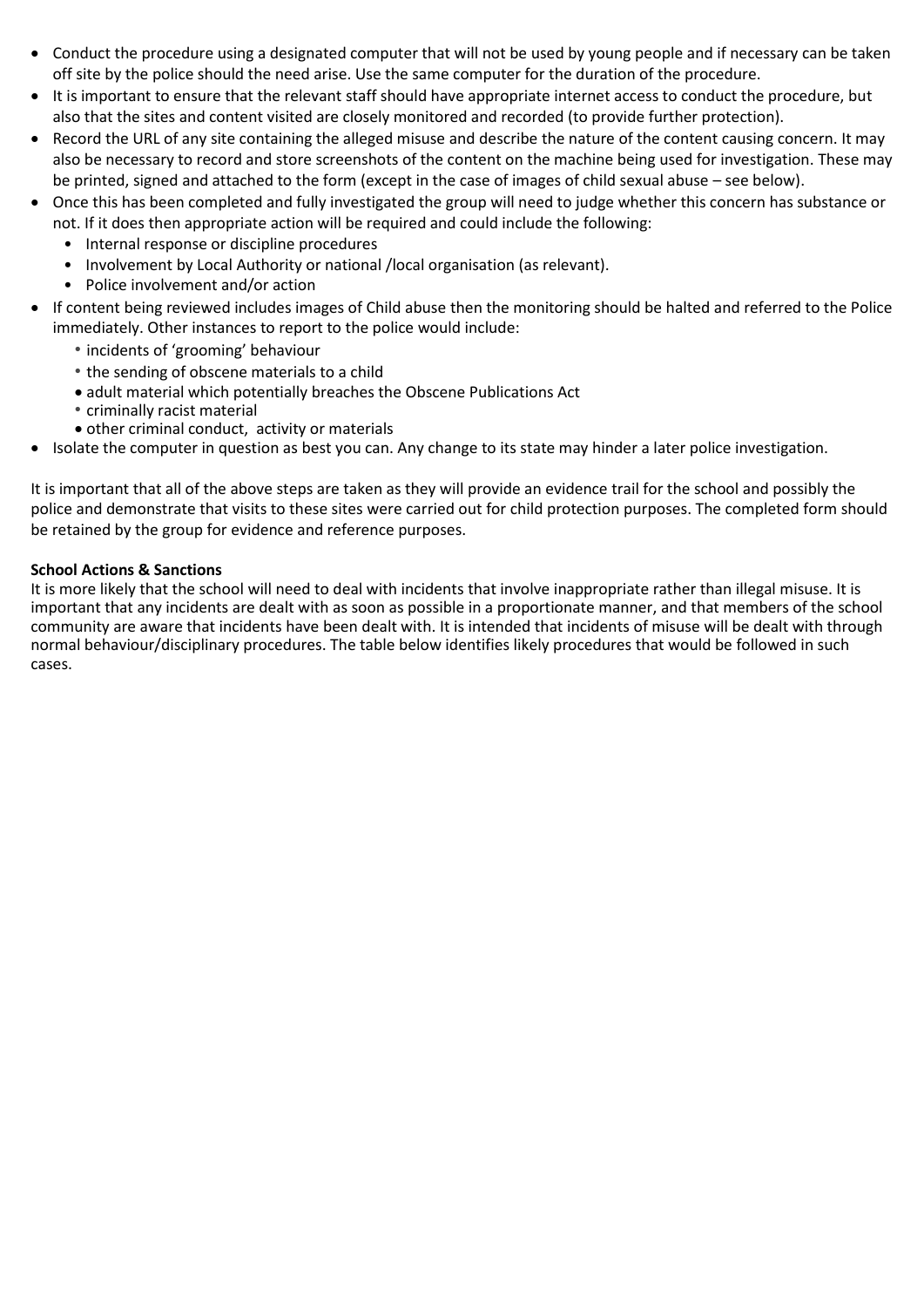| Incidents:                                                                                                                                                               |                      |                             |                    |                                                                                    |         |            |                     |
|--------------------------------------------------------------------------------------------------------------------------------------------------------------------------|----------------------|-----------------------------|--------------------|------------------------------------------------------------------------------------|---------|------------|---------------------|
|                                                                                                                                                                          | Refer to Headteacher | Refer to Local Authority/HR | Police<br>Refer to | Refer to technical support<br>filtering,<br>staff for action re<br>etc<br>security | Warning | Suspension | Disciplinary Action |
| Deliberately accessing or trying to access material that could be<br>considered illegal (see list in earlier section on unsuitable<br>/inappropriate activities).        | X                    | X                           | X                  | Χ                                                                                  |         | X          | X                   |
| Inappropriate personal use of the internet/social media/<br>personal email                                                                                               | X                    |                             |                    | X                                                                                  |         |            |                     |
| Unauthorised downloading or uploading of files                                                                                                                           | X                    |                             |                    | Χ                                                                                  |         |            |                     |
| Allowing others to access school network by sharing username<br>and passwords or attempting to access or accessing the school<br>network, using another person's account | X                    |                             |                    | Χ                                                                                  | X       |            |                     |
| Careless use of personal data eg holding or transferring data in<br>an insecure manner                                                                                   | X                    |                             |                    |                                                                                    | X       |            | X                   |
| Deliberate actions to breach data protection or network security<br>rules                                                                                                | X                    | X                           |                    |                                                                                    | X       |            | X                   |
| Corrupting or destroying the data of other users or causing<br>deliberate damage to hardware or software                                                                 | X                    | X                           |                    | X                                                                                  | X       |            | X                   |
| Sending an email, text or message that is regarded as offensive, harassment or of a bullying nature                                                                      | X                    | X                           | X                  | X                                                                                  | X       | X          | X                   |
| Using personal email/social networking /instant messaging/ text<br>messaging to carrying out digital communications with pupils                                          | $\pmb{\mathsf{X}}$   | Χ                           | Χ                  |                                                                                    | Χ       | Χ          | Χ                   |
| Actions which could compromise the staff member's professional<br>standing                                                                                               | X                    |                             |                    |                                                                                    | X       | X          | X                   |
| Actions which could bring the school into disrepute or breach the<br>integrity of the ethos of the school                                                                | X                    | X                           |                    |                                                                                    | X       | X          | X                   |
| Using proxy sites or other means to subvert the school's filtering<br>system                                                                                             | X                    | X                           |                    | X                                                                                  | X       | X          | X.                  |
| Accidentally accessing offensive or pornographic material and<br>failing to report the incident                                                                          | X                    | Χ                           |                    | X                                                                                  | X       |            |                     |
| Deliberately accessing or trying to access offensive or<br>pornographic material                                                                                         | X                    | Χ                           |                    | Χ                                                                                  | X       | X          | X                   |
| Breaching copyright or licensing regulations                                                                                                                             | X                    | X                           |                    |                                                                                    | X       | X          | X                   |
| Continued infringements of the above, following previous<br>warnings or sanctions                                                                                        | X                    | X                           |                    | X                                                                                  | X       | X          | X                   |